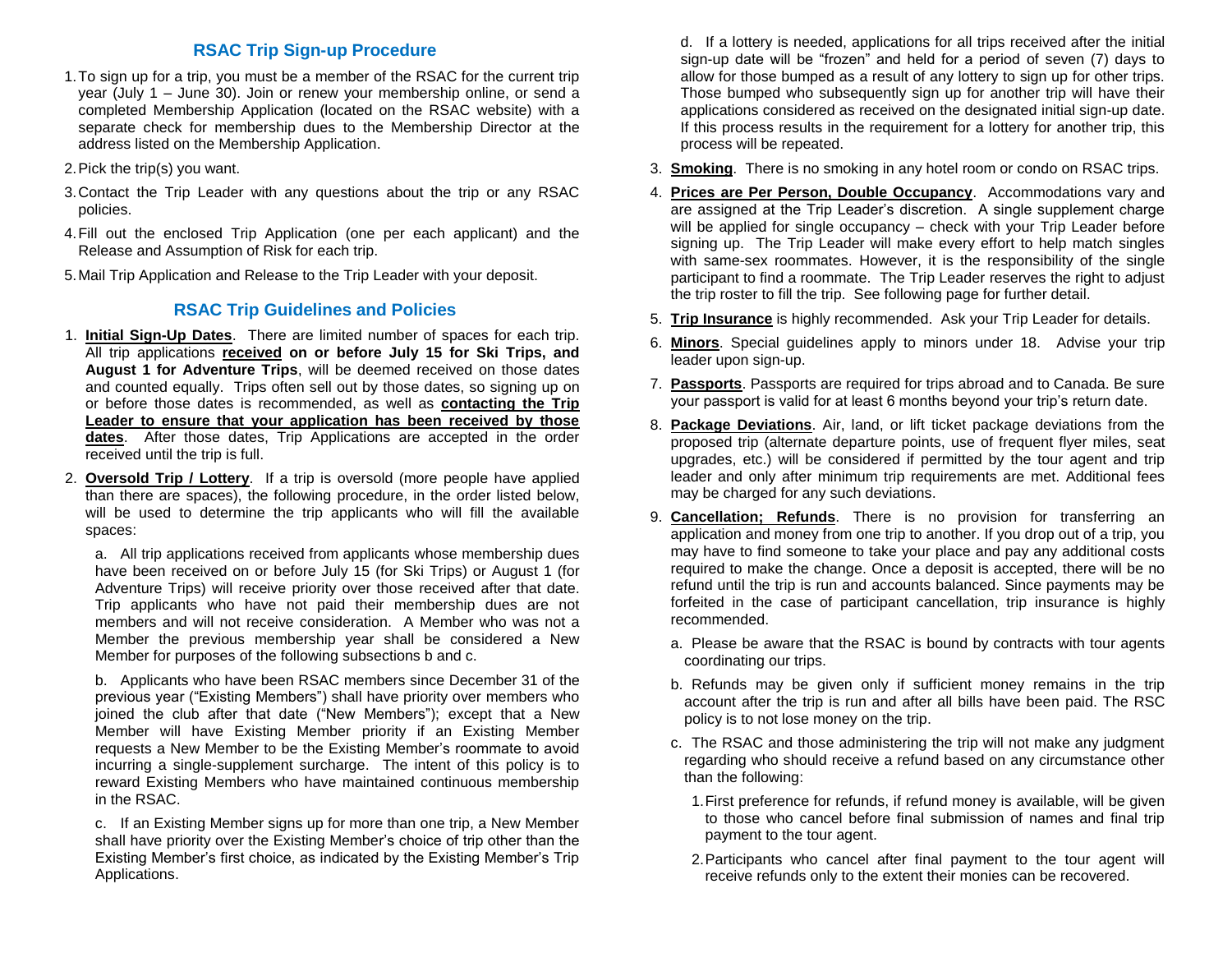- **10.Fuel and Baggage Surcharges, Taxes and Exchange Rates**: Trips are priced based on exchange rates, taxes, and fuel surcharges in effect at the time of the contract with our tour operator. All trips are subject to possible added charges for fuel surcharges or tax or exchange rate increases. Baggage surcharges are not included in the trip price; these are payable by each participant at flight check-in.
- **11.Frequent Flyer Tickets**: RSAC trips are purchased through a tour operator as a package including air, land and lift tickets. When you purchase your own airfare with frequent flyer miles, you may impact the package requirements for the RSAC and if your flights are different from the group's flights, you may need to arrange for your own ground transportation. Frequent flyer tickets are permitted at the Trip Leader's discretion.
- **12.Shipping Skis & Luggage:** Due to limited baggage space on flights from Roanoke, please consider shipping your skis and/or luggage on domestic trips. Your Trip Leader can provide more information about this option.
- **13.Other Special Issues**: Contracts with our tour operators may limit us in getting special seat assignments or frequent flyer upgrades ahead of departure time. Please give any frequent flyer numbers to your Trip Leader or to the airline at time of check-in. Please discuss any other special considerations with the Trip Leader, as they may or may not be possible within our contract limitations. We can arrange flights from other cities on some trips. Please understand that each special request is extra work for the Trip Leader and may be subject to additional charges.

#### **BY SUBMITTING A TRIP APPLICATION, YOU AGREE TO THE FOLLOWING:**

**Mobility and Fitness to Travel:** The RSAC retains the right to decline to accept, or to retain on a trip, any person who, in the opinion of the RSAC or the Trip Leader, is unfit for travel or whose behavior or physical or mental condition may constitute a danger to themselves or to others on the trip, or may impede the operation of the trip or result in detriment to other participants on the trip. Participants requiring special assistance, including without limitation those who permanently or periodically use a wheelchair, must be accompanied by someone who is fit and able to assist them, and who will be fully responsible for providing all required assistance. Neither the RSAC nor the Trip Leader or other participants shall have liability for failure to assist with a medical issue.

**Additional Fee for Single Occupancy ("Single Supplement"):** The cost per person is cheaper when two people share a room in a condo or hotel. If you sign up without a roommate you agree to accept a single room, if one is available, and pay the single supplement. Although it is your responsibility to find a roommate, the RSC will assist in securing a roommate for you and you agree to either accept a roommate if one is found and assigned to you, or pay the single supplement. If a roommate is found who pays full price for the trip, the single supplement will no longer apply. See Section 4 for further detail.

**Code of Conduct:** Trip participants shall abide by the RSAC's Code of Conduct, which can be found at roanokeskiclub.org/Code-of-Conduct.

**(Trip Application and Release on next page)**